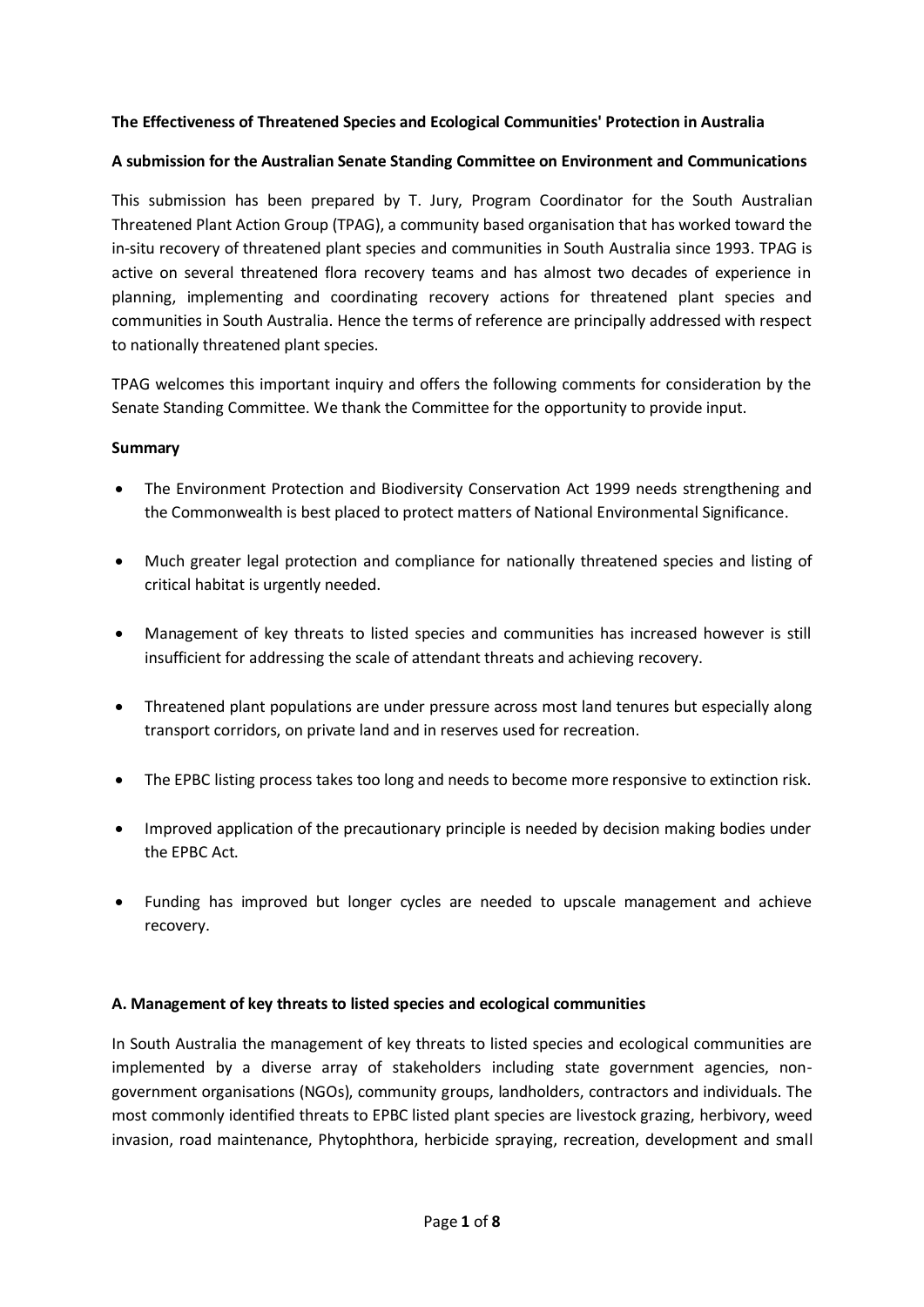population size. Most of these constitute deterministic threats of anthropogenic origin however stochastic threats and genetic factors are also recognised.

In South Australia a number of EPBC listed plant species (mostly Endangered category or higher) receive active management of threats such as weed invasion, livestock grazing and native herbivory. There are current community, NGO and government programs that have reduced some deterministic threats (such as weed invasion) to specific populations of listed species. Much of this work is ongoing and has been resourced by Government grants and significant volunteer contributions.

However for many listed plant species the management of key threats is either not done at all (benign neglect scenario) or not undertaken at the scale required to reduce the magnitude of threats operating throughout a species' range. In many cases extant populations occur on land that is subject to management practices that are inconsistent with recovery objectives, and in some of the worst cases land management practices constitute a direct threat in themselves. Blanket herbicide spraying of critical habitat along roadsides for general weed control or fire prevention, and habitat clearance along roadsides and fence lines are examples of this. Unfortunately such practices are common in South Australia.

Other threats to listed plant species (especially orchids) such as herbivory have been managed with exclosure cages and fencing with some success, although ongoing maintenance is required for repairs and the control of competing plant biomass. Even with caging of individuals, recruitment for small populations can be low due to emerging plants being eaten before they can be caged to aid establishment.

Another threat not always well addressed is the isolation and small size of extant populations for many threatened plant species. In heavily cleared, fragmented agricultural regions the survival of most threatened plant populations is now dependent on the appropriate management of small habitat fragments, roadsides and easements. Such remnants typically have high edge to area ratios and tend to be dominated by incursions from the surrounding agricultural land such as spray drift and nutrient runoff that promote weed growth. They are also subject to vegetation cutting and clearance for public safety and fire prevention which can promote weeds which then require more herbicide or removal to manage. This leads to a treadmill scenario whereby critical habitat becomes incrementally more degraded.

Selective weed management by specialists can be done in a way that effectively reduces weed competition without degrading critical habitat. However specialists cost more and landholders are often unwilling to pay due to undervaluation of biodiversity and/or perceptions that weed control is unskilled work and should be cheap. Poor plant detection and recognition skills are systemic (Wandersee & Schussler 2001), and this compounds these problems. It is also likely that there are synergies between many threats to listed species and communities.

The typically small size and isolation of threatened plant populations means limited resilience and buffering against threatening processes. There is an urgent need to either contain such threats and/or increase population size to enhance viability. Recent scientific reviews suggest that the minimum population size requirements to ensure both long-term persistence and evolutionary potential, require thousands (not hundreds) of individuals for a population to have an acceptable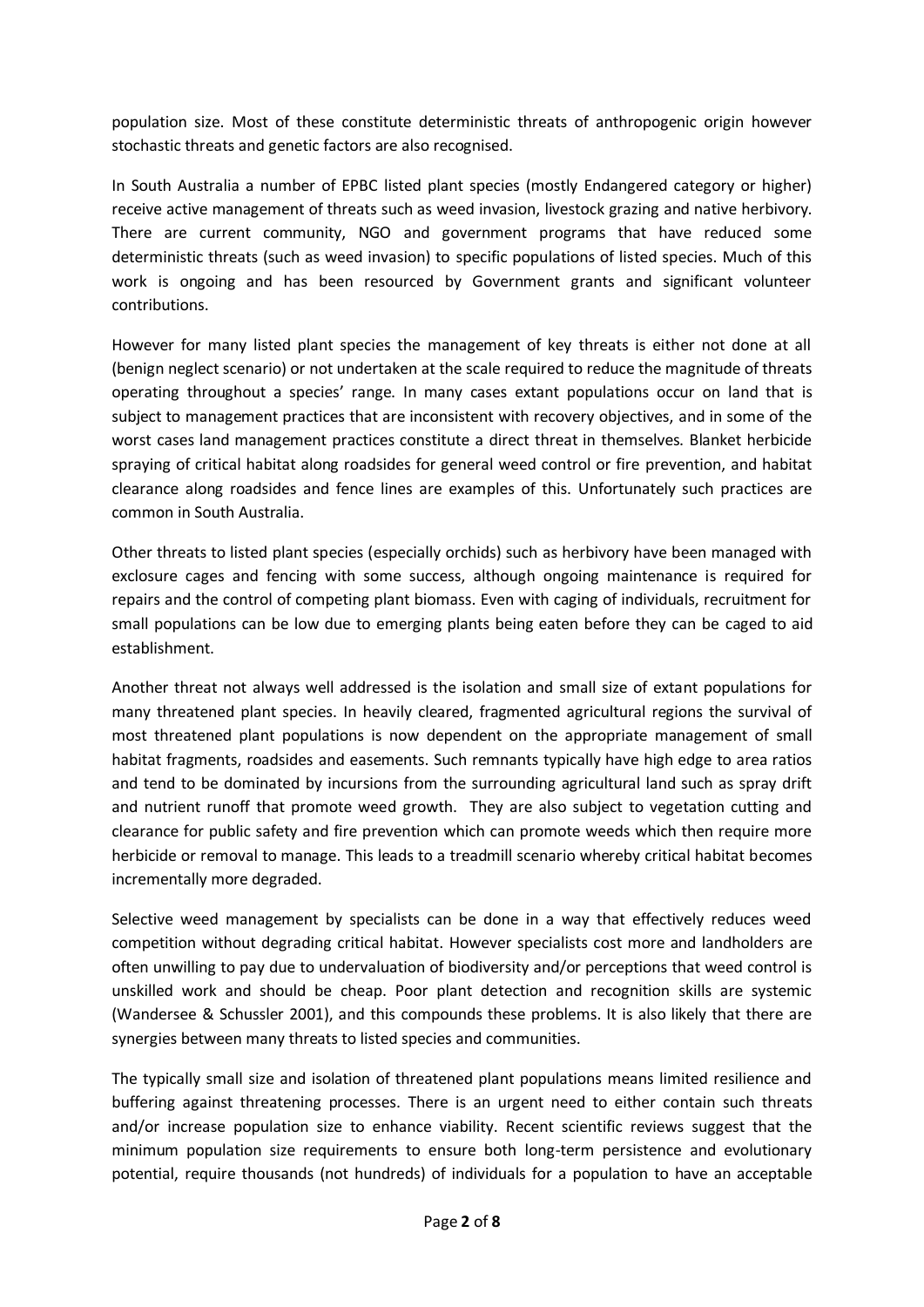probability of riding-out environmental fluctuations and catastrophic events, and ensuring evolutionary processes (Lochran et al. 2010). While required numbers are likely to differ depending on individual species (their life form and ecology), current recovery planning is rather conservative on this issue and greater consideration needs to be given to augmenting priority sub-populations to maintain abundance and meta-population structure throughout a species range.

It is likely that other poorly known threats such as the extinction of ecological interactions (i.e. pollination, dispersal) are also contributing to the decline of threatened plant species. Some small populations of threatened orchid species now only receive pollination by expert orchidologists due to the disruption of natural pollination.

There are also increasing pressures and threats in South Australia and more broadly from climate change, mining and development. The timing of prescribed burns in reserves and forestry land near Adelaide to protect adjacent housing is of concern. In particular, the impact of cool burns on the active growth, flowering and seeding of geophytes may be driving population decline in some EPBC listed orchid species.

Recreational activities such as mountain biking, 4WD, horse riding, and some reserve management activities are intensifying threats (such as Phytophthora spread) to threatened plant species (i.e. *Prasophyllum pruinosum*, *Prasophyllum pallidum*) and ecological communities (*Eucalyptus microcarpa* Grassy Woodland) in the Mount Lofty Ranges near Adelaide. These threats are escalating even within reserves, such as Belair National Park where recreational demands are being given priority over nature conservation resulting in a diminished level of protection for EPBC listed threatened species and ecological communities.

# **B. Development and implementation of recovery plans**

In general there is a good level of targeted consultation by the South Australian Department for Environment, Water and Natural Resources (DEWNR) with relevant stakeholders for threatened plant recovery plans in South Australia with opportunities to provide comments during the plan preparation process. Some organisations still prefer to comment during the formal Commonwealth consultation process.

While recovery plans are important in organising information and guiding recovery there can be a tendency for plan development to overshadow implementation. Also some plans tend to be overly administrative and focus on statutory and bureaucratic particulars rather than on species ecology and the specific actions required to recover threatened species.

Over time the performance or progress criteria used to measure the success of plans has undoubtedly improved but plans often still fall short of setting clear targets for effecting recovery. Adopted criteria merely aim to maintain the status quo for species (in some cases a declining trajectory) rather than attempting proper recovery throughout a species' range. While the recovery of narrowly distributed endemics can present challenges given the constraints of a stenotopic range, there are still recovery options such as enlarging or re-establishing populations in habitable or suitable historic sites to increase abundance within a range. There are also recovery constraints for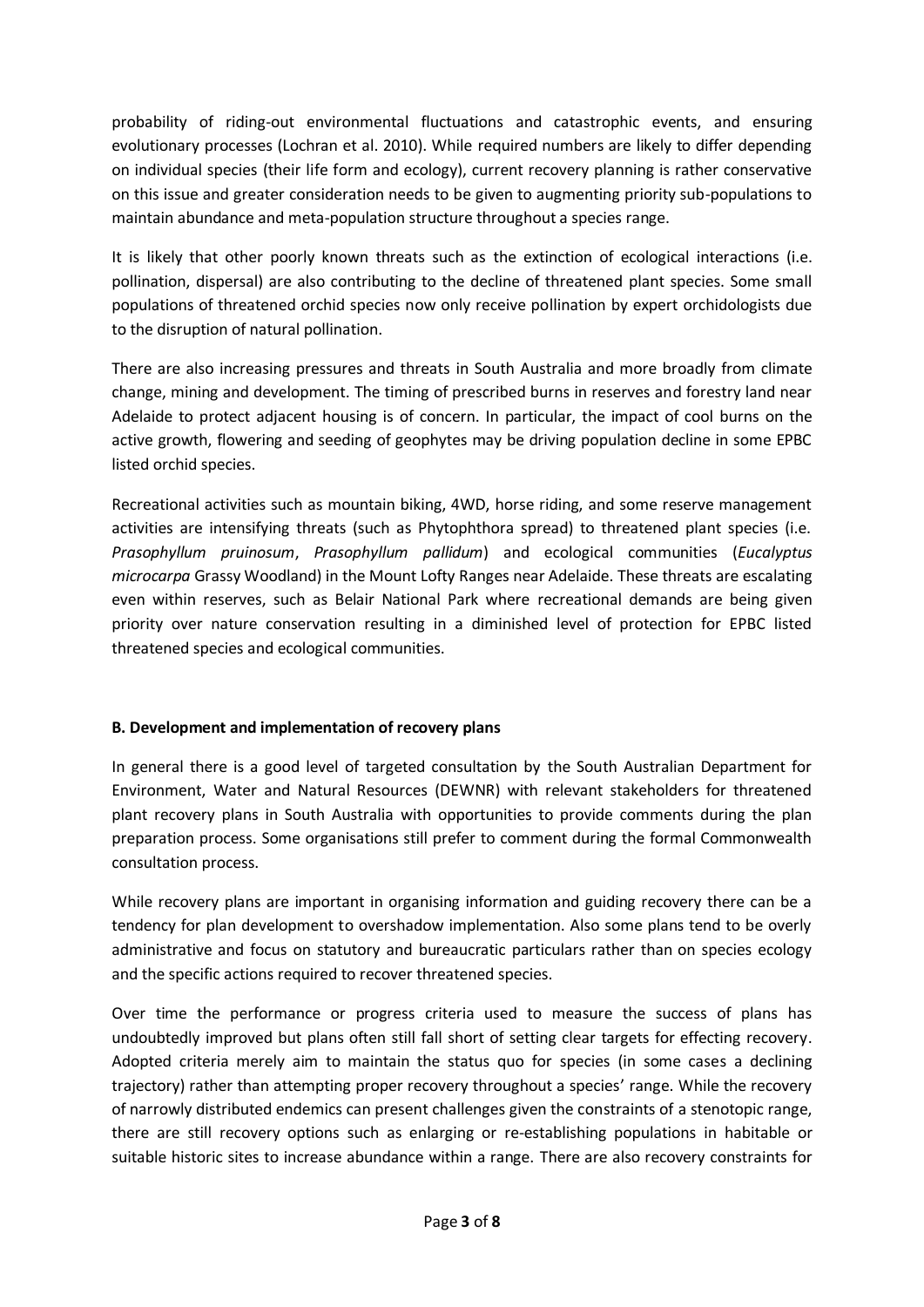species with complex reproduction and biology such as Spider-orchids (*Caladenia* species) that are less amenable to translocation.

Recovery Plans need to establish targets for population viability and recovery including required translocation actions (where feasible) to achieve these. Where possible we would prefer to see required translocation actions incorporated within recovery plans rather than in separate documents. Some recently prepared action plans for threatened plant species are now doing this (Quarmby 2010).

Some difficulty has been experienced in using threatened species recovery plans to protect critical habitat from listed threats. For example concern over proposed mountain biking in reserves has been met with semantic statements by authorities that while the relevant recovery plan "had been endorsed but not yet been formally adopted" meaning it could not be used in decision making on where to allow mountain bikers in Belair National Park. In this context, recovery planning processes need to be quicker so that plans become working documents sooner. Greater consideration is also warranted in planning for future threats such as prescribed burning and recreational impacts in the Mount Lofty Ranges.

Many threats are anthropogenic and their true origins are not always stated explicitly in plans. There is still a tendency to glaze over anthropogenic threats or under appreciate holistic factors such as land use activities, landholder behaviour, or regional development pressures. Whilst it is important to remain positive about species recovery, denial of threats operating in the landscape tends to undermine the efficacy of plans.

Lastly, there can be issues of ownership with recovery plans where despite the significant contribution of species information by non-government organisations toward the recovery planning process they are either under or unacknowledged in the final document. Also such organisations tend to be relegated to service provider roles such as abatement of weed threats or manual tasks. This can be despite their knowledge or recovery contributions to the threatened species under consideration.

### **C. Management of critical habitat across all land tenures**

The protection, condition and management of critical habitat for threatened species and communities are probably the most important issues for their survival. The lack of formally protected critical habitat constitutes a major threat. Targeted levels of protection (overlap of reserves with species' ranges) have been found to be less than 20% for Australian EPBC threatened species, with plants one of the most poorly represented taxonomic groups (Watson et al. 2011).

There is currently no mechanism for public nomination of critical habitat under the EPBC Act. At the very least areas of critical habitat could be nominated during species or community listing processes. Inalienable, legislative protection of critical habitat is essential for ensuring the survival of threatened species populations in the long term.

Threatened plant species and ecological communities are under pressure across most land tenures but especially where they occur along transport corridors (roadsides, unmade road reserves, and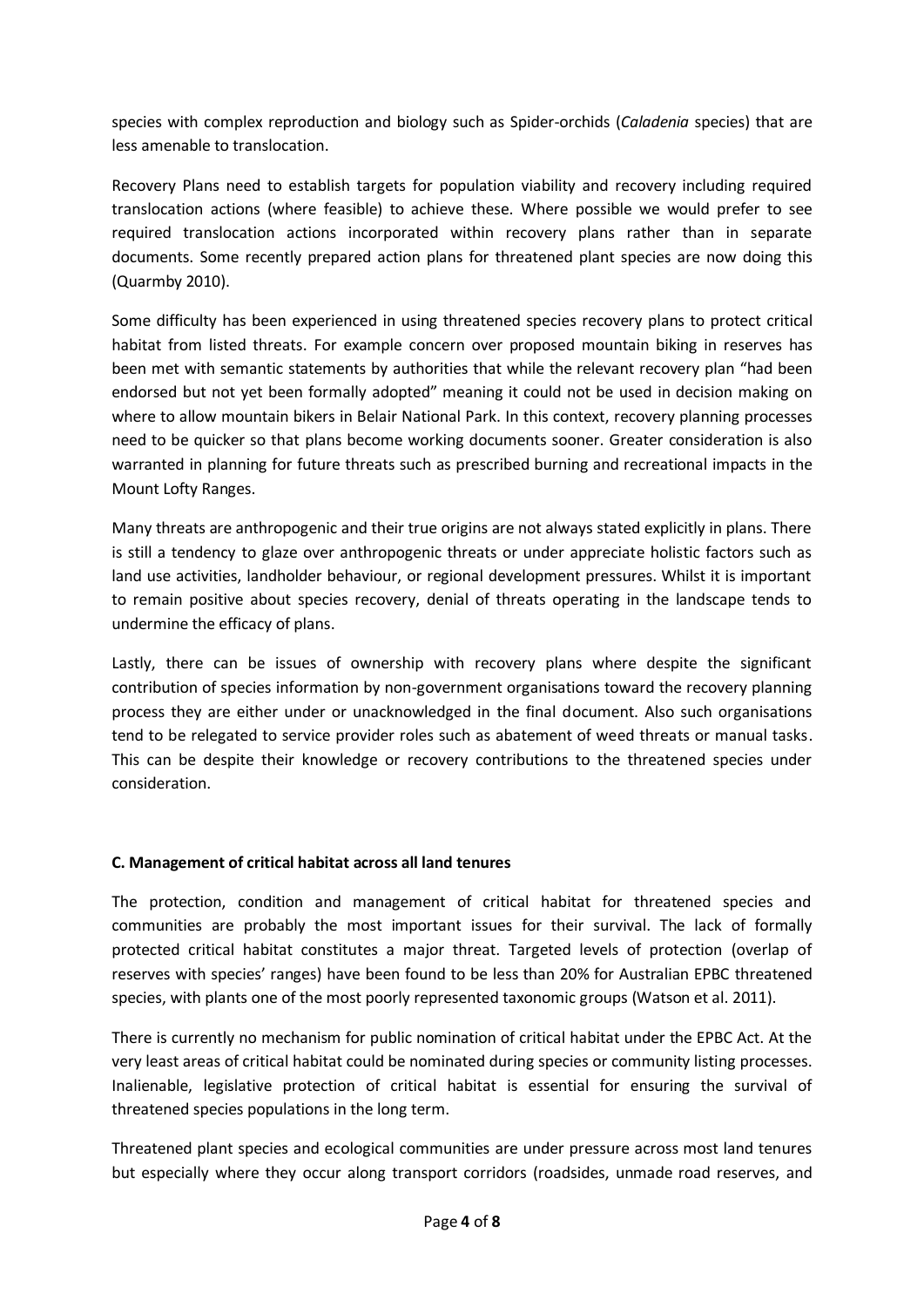railways) and on private land. Threats on private land include livestock grazing, vegetation clearance, general 'tidying up', blanket herbicide spraying, pest fumigation and burrow ripping, and water extraction. Aerial herbicide spraying of nationally threatened Fleurieu swamps has been observed near Nangkita.

In South Australia the Heritage Agreement scheme has helped improve legal protection for larger habitat remnants and ease livestock grazing pressure but hasn't always reduced threats such as weed invasion or herbivory in some regions. Significant Flora Markers have been used to indicate threatened plant habitat along roadsides however damage to threatened plants still occurs and compliance is difficult to enforce due to resource shortfalls and increasing fuel reduction activities. Also many roadsides need additional management to retain conservation values and this is not always forthcoming. So while better than nothing, the marker scheme is not a reliable form of protection for threatened plant species.

For bush regeneration programs more of a specific focus by on-ground practitioners on the in-situ recovery of threatened plant populations could be beneficial. Whilst assisting the natural regeneration of habitat remnants containing threatened plant species is desirable and perhaps an important secondary outcome there may be cases where a more deliberate single-species focus may yield more immediate recovery outcomes. The more general 'bushcare' background of many volunteers can lead to threatened species interests though not necessarily, and differing values and skills are evident. Additionally some remnants of critical habitat for threatened plant species can be so degraded that use of slow regeneration methods is unlikely to address population decline and novel management approaches that still ensure selectivity and maximise recruitment potential are needed, such as those developed by TPAG.

### **D. Regulatory and funding arrangements at all levels of government**

Reports of threatened plant clearance are not necessarily met with prompt regulatory action by statutory authorities at either Commonwealth or State level. Authorities often tend to downplay clearance with statements such as 'well, only part of the population was cleared'. It is important to understand that all reductions to threatened plant populations help drive the decline of a species through the cumulative impact of small scale clearances. The cumulative impact of small decision effects on environmental degradation have been documented: *"Each threatened and endangered species, with a few exceptions, owes its special status to a series of small decisions"* (Odum 1982)

The failure of authorities to respond meaningfully or consistently to clearance reports can also send a message to the community that threatened species protection is unimportant and that clearance will be tolerated, which can lead to further destruction.

In South Australia much of the threatened species recovery work is ongoing and has been resourced by Government grants (Federal, State and Regional/NRM) as well as significant volunteer contributions. There has been important funding support for a number of NGO threatened species programs including the Threatened Plant Action Group and the Fleurieu Swamps Recovery Program as well as state government recovery programs.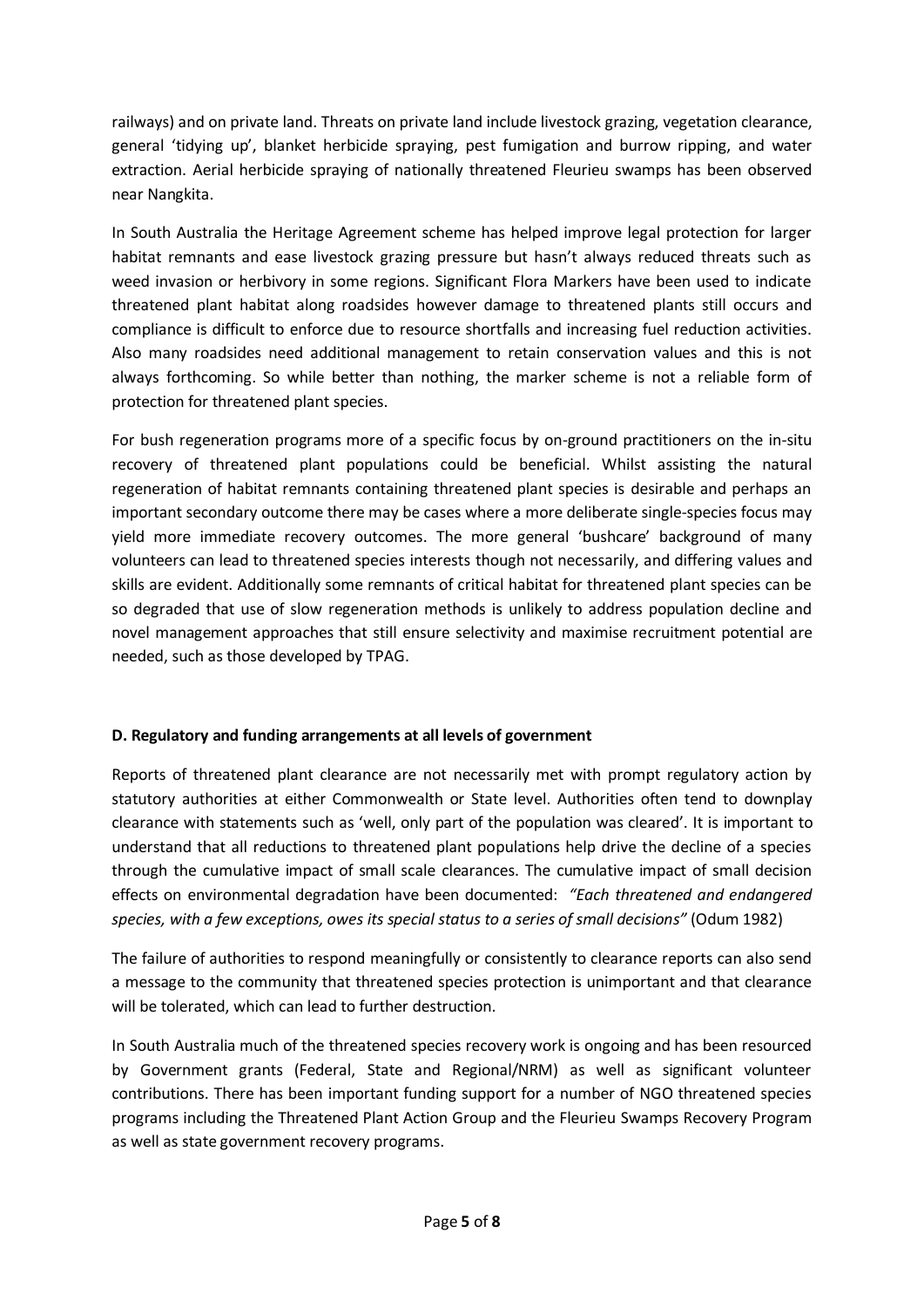For adopted threatened plant recovery plans, implementation funds are often lacking and recovery plan budgets are only costed rather than funded. Funding for on-ground management actions is typically piecemeal and short-term meaning that recovery implementation is discontinuous. Funds required for managing critical habitat can be reasonably modest compared with other government expenditure however the continuity of funding is just as important. There are funding limitations on what can be achieved and planned for, leading to a holding pattern mentality which can temper expectations for recovery. Funding constraints also tend to make future planning and adaptive management difficult.

Lastly, there is a concern over the length of the recovery plan adoption process with finite and diminishing resources at state government level for the conservation of EPBC listed matters. In addition to community and NGO recovery efforts, State Government recovery programs need stronger funding support.

# **E. Timeliness and risk management within the listings processes**

In recent years the EPBC Act listing process has moved to an annual call for nominations and administrative reasons for this would seem justifiable. The species listing process does however take considerable time with successful listing unlikely to be completed within 2 years. The listing of threatened ecological communities appears even more protracted, presumably due to scientific, social and political issues, and has taken up to 7 years for some ecological communities to be listed in South Australia. The lengthy duration of the listing process is obviously problematic for 'high risk' species or communities as potential exists for further decline during the listing processes, which may exacerbate conservation status. When early consensus is possible amongst relevant agencies and experts, high risk species or communities should be given interim or emergency listing.

We also suggest better application of the precautionary principle in the assessment of nominations as considerable burden of proof problems can exist with providing evidence of species decline due to an absence of data. For example, a TSSC assessment of an EPBC nomination for Spade-leaf Bittercress (*Cardamine gunnii*) concluded: *"The Committee accepts that there has been an historic decline in numbers since European settlement which may be continuing but notes that there are insufficient data to judge the extent of any decline. The Committee further accepts that the South Australian population has a very restricted geographic distribution which is considered precarious given the ongoing threats and the species' limited capacity for dispersal. However, as the distribution and population size of the Tasmanian population is unknown, the species has not been demonstrated to have met sufficient elements of any criteria to make it eligible for listing under the EPBC Act"***<sup>1</sup>** .

This assessment equates the lack of Tasmanian data with uncertainty over status and threat. The nomination also states "the species is also believed to occur in Tasmania however the distribution and population size is unknown". The fact that nobody seems to know suggests the species has declined and an absence of data does not mean the species is not under threat, only that conclusive proof cannot be provided. However this would be the case for most native plant species, including many that are already EPBC listed. Furthermore there can be little doubt that a species' geographic

1

<sup>1</sup> http://www.environment.gov.au/biodiversity/threatened/species/pubs/13644-listing-advice.pdf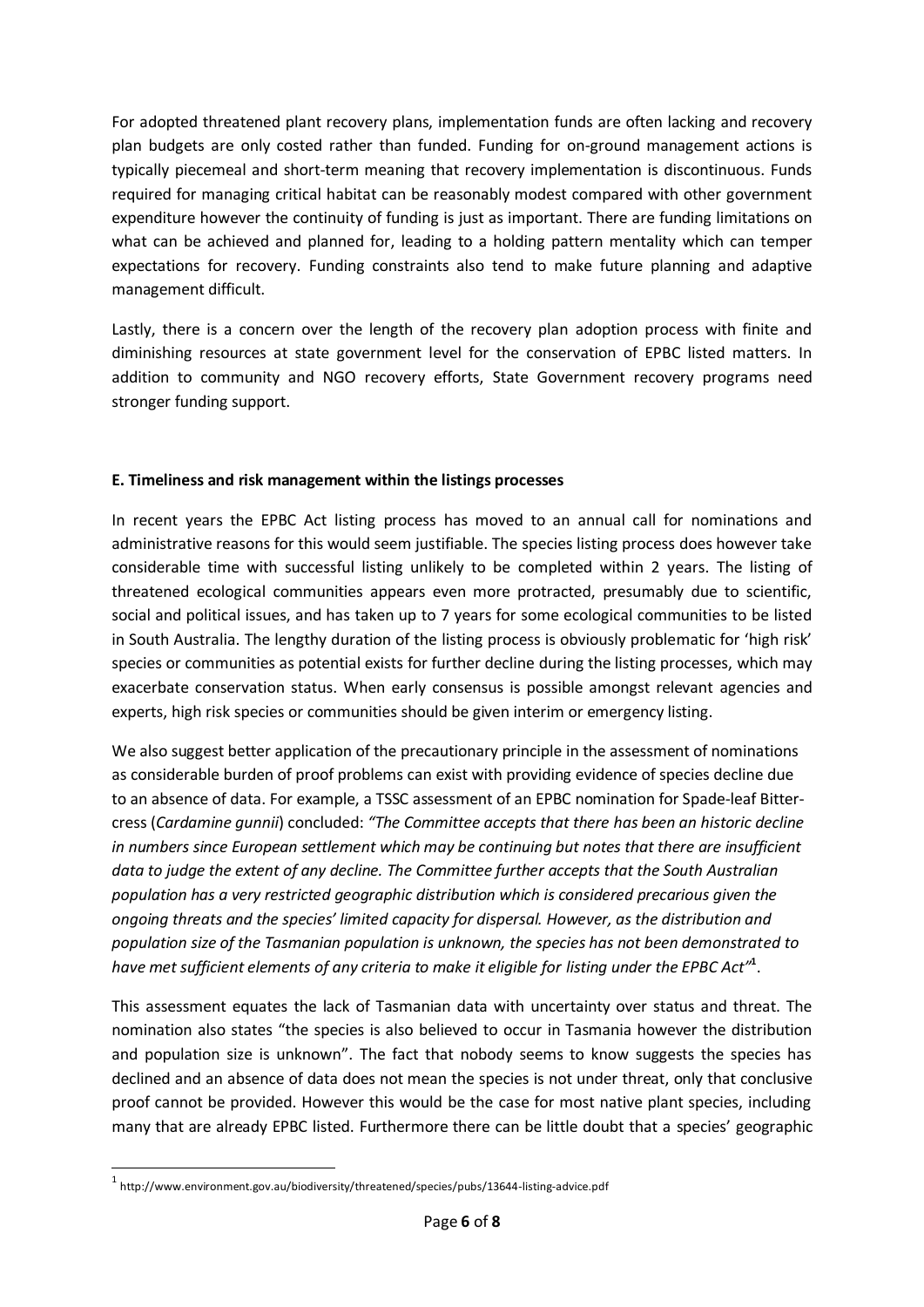distribution is precarious for survival when most of its habitat has been cleared. It would appear that corollaries are being overlooked in the assessment process due to non-existent data and that the precautionary principle is not being applied where a strong likelihood of decline appears evident.

The current EPBC list of threatened flora appears to be strongly biased toward narrowly distributed endemics over more widespread species in agricultural regions that have undergone range depletion and decline in abundance due to vegetation clearance. The nomination assessments process would benefit from improved consultation with conservation biologists who have knowledge of these species and practical experience with threatened species recovery. A reliance on political appointments or academics with reductionist research backgrounds but who lack holistic understanding (see Odum 1982), may mean that real extinction risks are underestimated.

# **F. The historical record of state and territory governments on these matters**

With the convenience of hindsight, we would rate the historical performance by the South Australian government as poor on the representativeness of habitat conservation in the states' Protected Area System. A number of ecological communities are almost absent from the reserve system such as Red Gum Woodlands, Swamp Gum Woodlands, Box Eucalypt Woodlands, Temperate Grasslands and numerous types of Wetlands. These ecological communities are known to provide habitat for disproportionately high concentrations of threatened species.

The more recent record of the states' Department for Environment, Water and Natural Resources (DEWNR) has been more positive and although large challenges and some bureaucratic problems persist there has been some good progress made through multi-partner recovery teams and threatened species programs in the last 15 years. An increase in targeted surveys, improved habitat management, population re-stocking, recovery plan preparation, and active implementation has achieved some interim stabilisation of status for threatened plant species such as *Acanthocladium dockerii*, *Lachnagrostis limitanea*, *Acacia rhetinocarpa*, *Allocasuarina robusta* and *Eucalyptus paludicola*. There has also been strong community leadership from a number of groups including the Threatened Plant Action Group, Native Orchid Society of South Australia, several Friends of Parks groups, and others. Evaluation of recovery progress has also been improved through facilitated team discussions and feedback sessions. The DEWNR Threatened Species Unit and some regional staff provide important support for a number of recovery programs.

There are however issues with other government instrumentalities. For example, Government Water and Forestry corporations own and manage large areas of remnant vegetation in South Australia and their management of critical habitat for threatened species and other important biota does not reflect their conservation value. There have been numerous observations of inappropriate management and degradation of threatened species habitat by these corporations. DEWNR and NGOs continue to make efforts to work with these corporations however despite some small concessions the business of these corporations is water or timber production and threatened species protection is not a high priority.